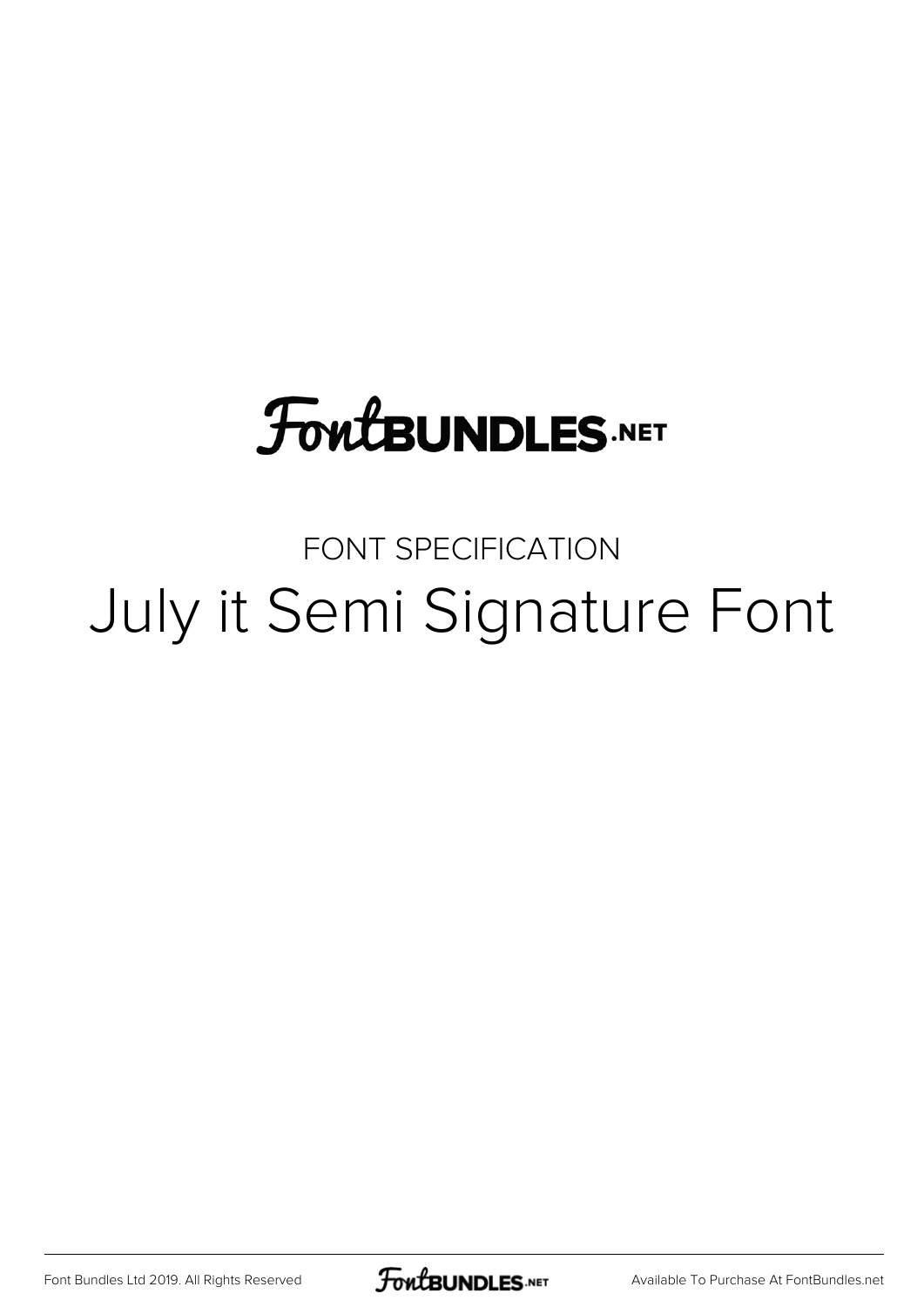## Samantha Swash - Regular

Uppercase Characters



Numbers

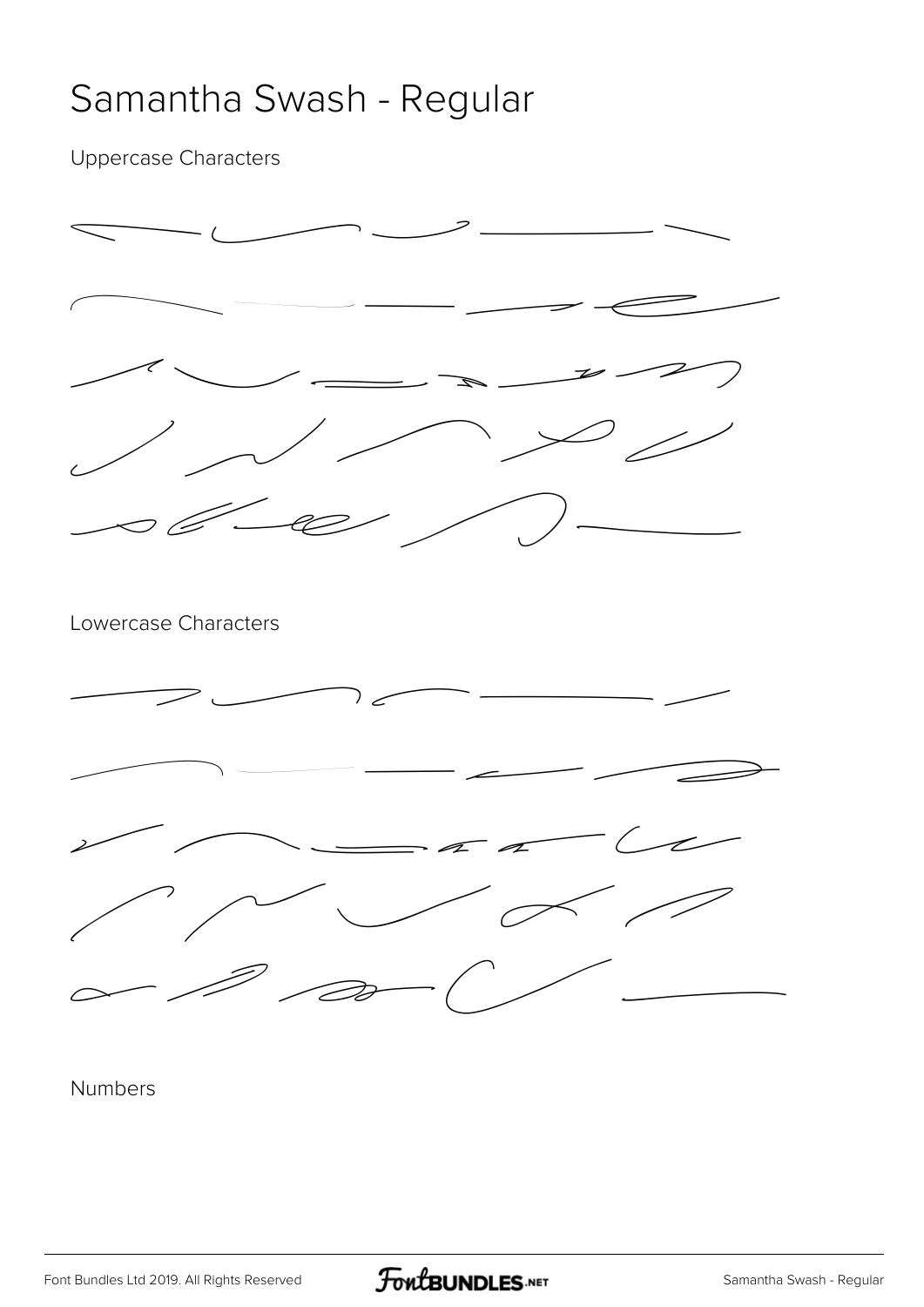Punctuation and Symbols

All Other Glyphs



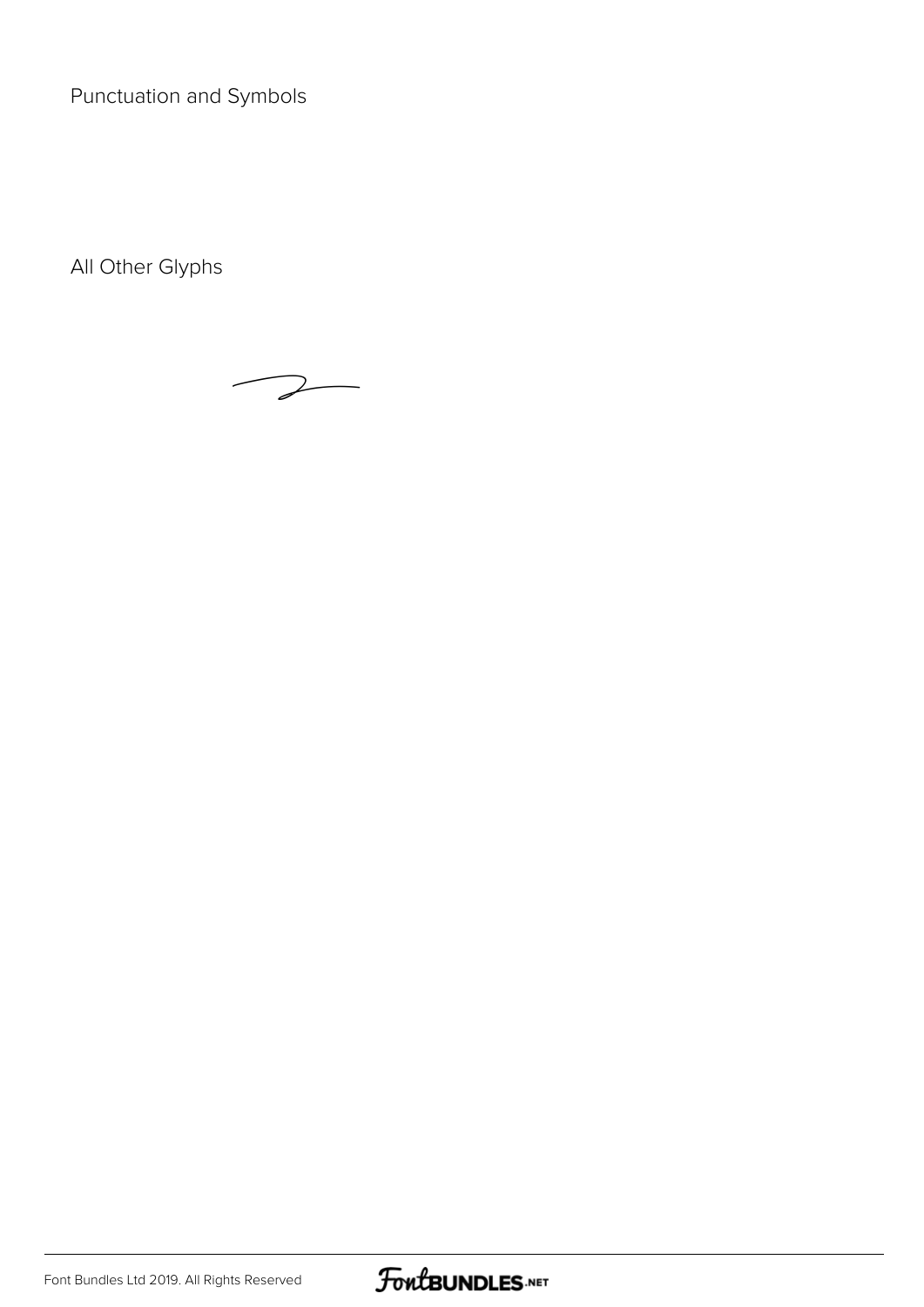## July it - Regular

**Uppercase Characters** 

Lowercase Characters

abcdefanijklmnopgrsturwe

Numbers

0123456789

**Punctuation and Symbols** 

 $\# \oint \mathcal{L} \mathcal{L} \quad \mathcal{L} \quad \mathcal{L} \quad \mathcal{L} \quad \mathcal{L} \quad \mathcal{L} \quad \mathcal{L} \quad \mathcal{L} \quad \mathcal{L} \quad \mathcal{L} \quad \mathcal{L} \quad \mathcal{L} \quad \mathcal{L} \quad \mathcal{L} \quad \mathcal{L} \quad \mathcal{L} \quad \mathcal{L} \quad \mathcal{L} \quad \mathcal{L} \quad \mathcal{L} \quad \mathcal{L} \quad \mathcal{L} \quad \mathcal{L} \quad \mathcal{L} \quad \mathcal{L} \quad \mathcal{L} \quad \math$  $\oslash$  $\overline{\phantom{a}}$  $\dddot{\bullet}$  $\overline{+}$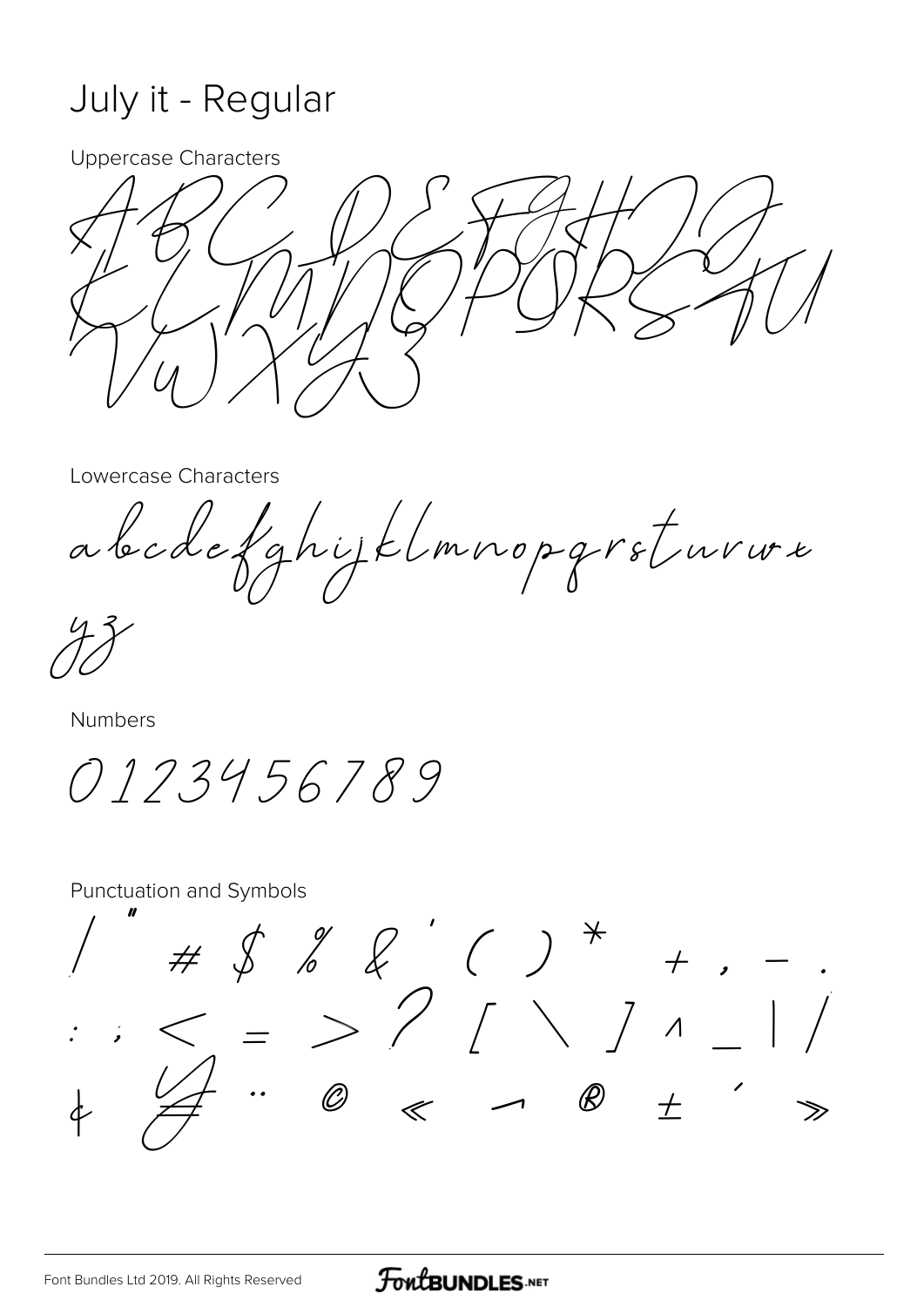$\overleftrightarrow{A}$   $\overleftrightarrow{A}$   $\overleftrightarrow{A}$   $\overleftrightarrow{C}$   $\overleftrightarrow{C}$   $\overleftrightarrow{C}$ Í Î ÏÐÒ Ó Ô Ö ×  $\emptyset$   $\emptyset$   $\emptyset$   $\emptyset$   $\emptyset$   $\emptyset$   $\emptyset$   $\emptyset$   $\emptyset$   $\emptyset$   $\emptyset$   $\emptyset$   $\emptyset$ ä è é ê ë ì í î ï ò ó ô ö ÷ ø ù ú û  $\ddot{u}$   $\ddot{y}$   $\ddot{y}$   $\ddot{z}$   $\ddot{z}$   $\ddot{z}$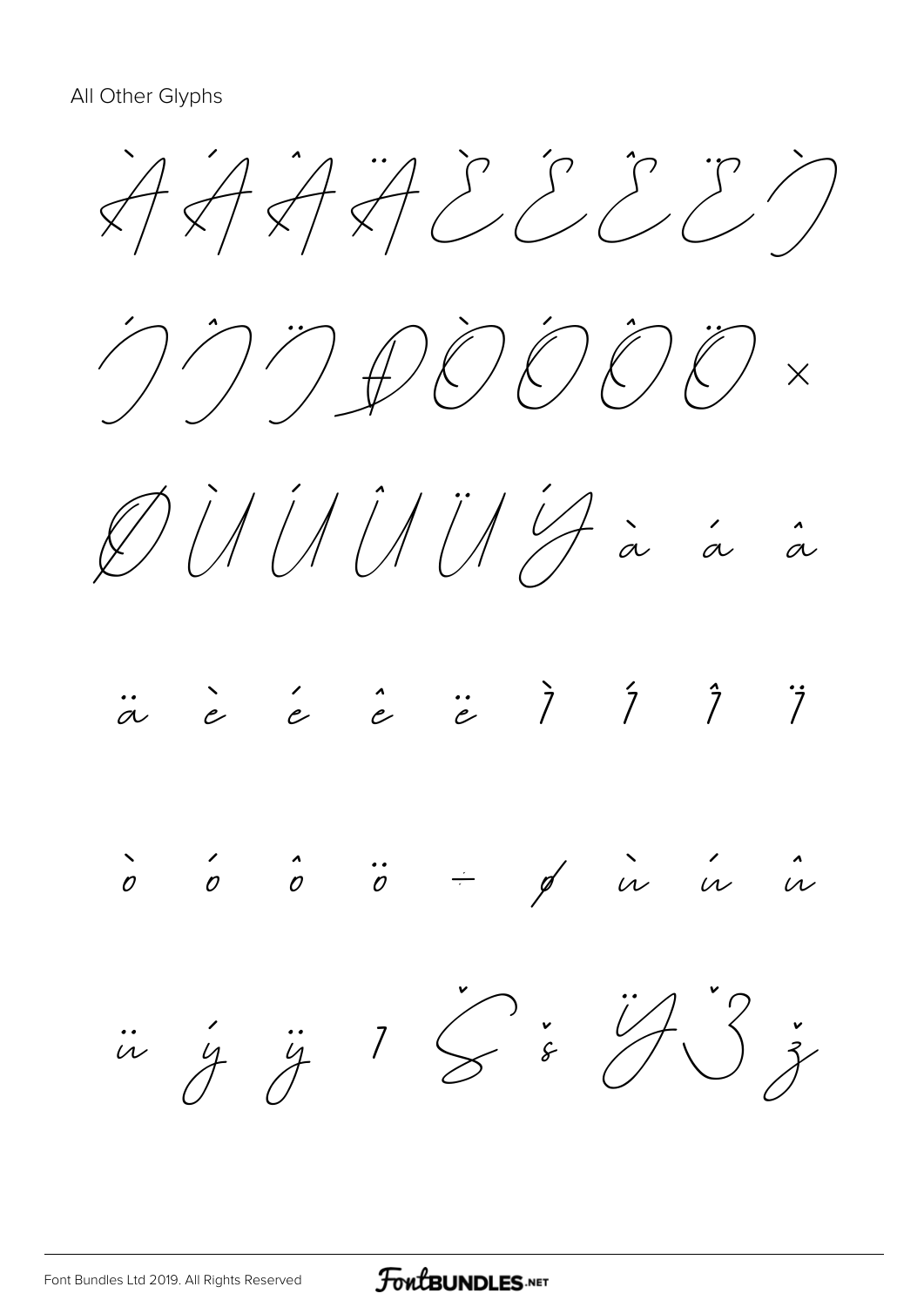

## FoutBUNDLES.NET